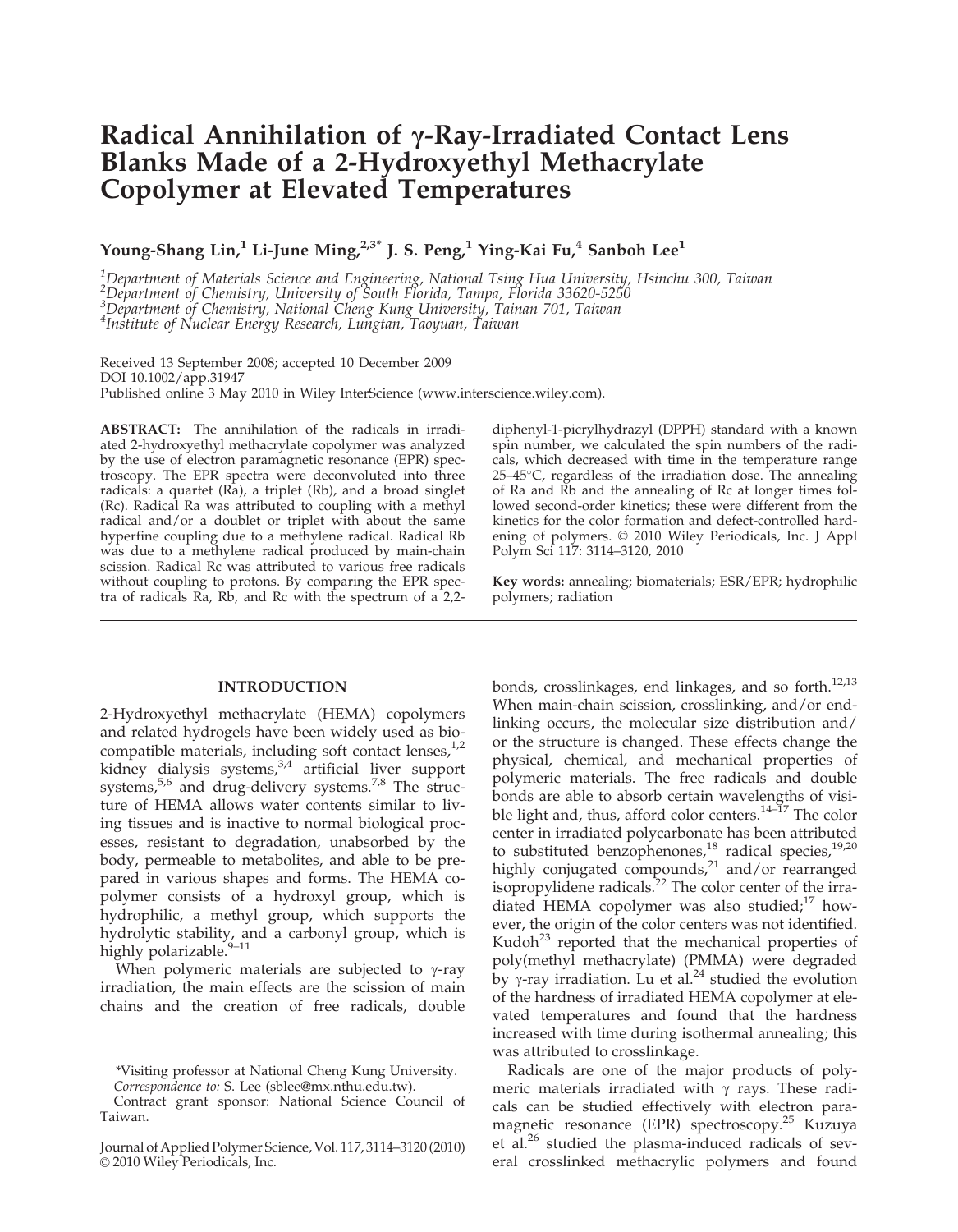

Figure 1 Chemical structures of (a) HEMA, (b) MAA, and (c) ethylene glycol dimethacrylate and (d) representation of the connection and crosslink in the copolymer.

that crosslinkage stabilized the radicals and suppressed polymer degradation. The EPR spectrum of irradiated poly(2-hydroxyethyl methacrylate) (PHEMA) was composed of a four-line component, a doublet, and a broad singlet, which were assigned to the chain scission of the methylene radical  $(-CH-)$  and an immobilized dangling bond site.<sup>26</sup> This spectrum was observed by Hill et al.<sup>27</sup> at room temperature. However, the EPR spectrum obtained at 77 K was proposed to be composed of six types of radicals:  $CH_3$ ,  $CH_2CH_2OH$ ,  $-COOCHCH_2OH$ ,  $COO-,$   $-CH-$  and CHO. The molecular structure of PHEMA is very similar to that of PMMA, which undergoes chain scissions upon  $\gamma$ -ray irradiation.<sup>28</sup> Moreover, the loss in transmittance during isothermal annealing and the evolution of hardness of irradiated HEMA copolymer has been further investigated. However, the correlations between the color centers and hardness with radicals have not yet been established. Recently, Silva et al.<sup>29</sup> studied the radical decay of different polypropylenes irradiated at 25 kGy at room temperature and proposed a mixed-order process (first and second orders) to explain the radical annihilation. This prompted us to investigate the kinetic aspects of irradiated HEMA copolymer at elevated temperatures by means of EPR spectroscopy with the aim of gaining a better understanding of the relationship between irradiation-generated free radicals and the physical and mechanical properties, such as hardness and color, with further application in the radiation sterilization of contact lenses.

#### EXPERIMENTAL

The soft contact lens blanks of HEMA copolymer were obtained from Canadian Contact lens



Figure 2 (a) EPR spectrum of HEMA irradiated with 320 kGy and annealed at  $25^{\circ}$ C for 15 min ( $\bullet \bullet \bullet$ ) and simulated spectrum (—) of three radicals. (b) Deconvoluted spectra of radicals Ra, Rb, and Rc and overall simulated spectrum. (c) EPR spectra of another sample at 20 mW with different annealing times after irradiation and spectrum of the sample at 2 mW right after irradiation at  $25^{\circ}$ C. B is the magnetic induction.

Journal of Applied Polymer Science DOI 10.1002/app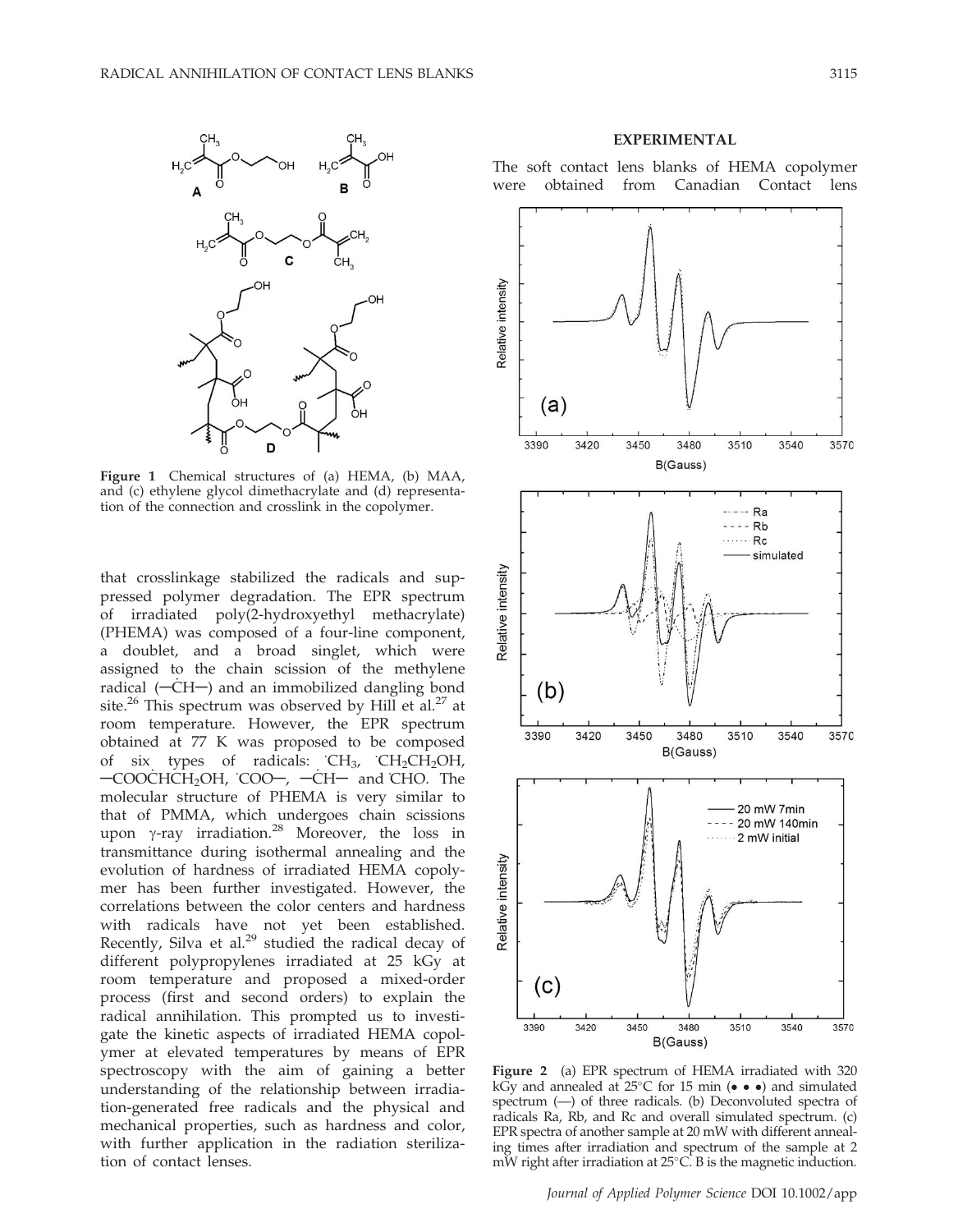| <b>TABLE I</b> |                                                                                                            |  |                    |  |                   |
|----------------|------------------------------------------------------------------------------------------------------------|--|--------------------|--|-------------------|
|                | Isotropic EPR Parameters of the Radicals Obtained from the Deconvolution of the Spectrum of PHEMA (Fig. 2) |  |                    |  |                   |
|                | Number of                                                                                                  |  | Hyperfine coupling |  | Peak-to-peak line |

| Radical | g factor  | Pattern | Number of<br>equivalent protons | Hyperfine coupling<br>constant $(G)$ | Peak-to-peak line<br>width of the individual line (G) |
|---------|-----------|---------|---------------------------------|--------------------------------------|-------------------------------------------------------|
| Ra      | 2.0040(2) | 1:3:3:1 |                                 | 17(2)                                |                                                       |
| Rb      | 2.0056(2) | 1:2:1   |                                 | 17(2)                                |                                                       |
| Rc      | 2.0038(2) |         |                                 |                                      | 20                                                    |

The numbers in parentheses are the estimated standard deviations.

Laboratories, Ltd. (Montreal, Canada). The copolymer consisted of HEMA, ethylene glycol dimethacrylate, and methacrylic acid; their schematic structures are shown in Figure 1. The specimens were cut from soft contact lens blanks 12.8 mm in diameter and 6 mm in thickness and ground to yield a sample about  $2 \times 2 \times 2$  mm<sup>3</sup>. The specimens were ground with 600-, 800-, and 1200-grit emery papers. To eliminate the residual stresses, they were annealed in vacuo at  $60^{\circ}$ C for 48 h and then cooled to room temperature in a furnace.

The specimens were placed in glass tubes and sealed *in vacuo*. They were irradiated by a  $Co^{60}$   $\gamma$ -ray source with a dose rate of 16 kGy/h at room temperature to afford doses of 320, 480, 640, and 800 kGy at the Radioisotope Division, National Tsing Hua University.

EPR spectra were recorded on a Bruker EMX-10 EPR spectrometer (Kahrsrule, Germany) with a dual cavity at  $25^{\circ}$ C. A typical spectrum was taken with a microwave power of 20.0 mW, a modulation amplitude of 4.0 G (the use of 0.8 G did not improve the resolution noticeably but significantly decreased the signal-to-noise ratio), a time constant of 20.5 ms, a sweep time of 168 s, and a scan range of 150 G. The EPR spectrum of each specimen was measured immediately after the completion of irradiation. The annealing temperatures were 25, 30, 35, 40, and  $45^{\circ}$ C, which were lower than the glass-transition temperatures (54 and  $40^{\circ}$ C with 0 and 800 kGy irradiation). When a specimen was measured with a one-cavity port, the corresponding EPR spectrum of the 2,2-diphenyl-1-picrylhydrazyl (DPPH) standard was measured under the same conditions used in the other port. The DPPH standard had a total spin of 2.0  $\times$  10<sup>15</sup>. The EPR spectra were resolved into several components with computer simulation by the use of the software WinSim 2002 (Houston, TX). We simulated the spectrum by increasing the number of components until a reasonable fit was obtained, in which the number of  $S = \frac{1}{2}$  nuclei was manually fixed and the values of Lande  $g$  factor, coupling constants, and line widths were set as floating parameters until a reasonable fit was obtained. Upon double integration of the EPR signals and comparison with that of DPPH, the number of spins

of the radical corresponding to each component was determined.

## RESULTS AND DISCUSSION

The EPR spectra of the HEMA copolymer irradiated with the  $\tilde{Co}^{60}$   $\gamma$ -ray source at doses of 320, 480, 640, and 800 kGy at room temperature were very similar to each other. Because radical density is supposed to be proportional to radiation dose, the results indicated that the generation and decay of the radicals reached equilibrium during the time period of the irradiation. The dashed trace in Figure 2(a) illustrates a typical EPR spectrum of the HEMA copolymer irradiated with 320 kGy and annealed at  $25^{\circ}$ C for 15 min. The spectrum could be deconvoluted into the three components shown in Figure 2(b). The parameters for the simulation of the deconvoluted components are listed in Table I. The quartetlike spectrum could not be fitted with only one quartet component nor could it be well fitted with two components of a quartet and a triplet, yet it was reasonably well fitted when a broad feature was added to the simulation. The four-line component (dubbed Ra) with an intensity ratio of  $1:3:3:1$  and a large hyperfine coupling of 17 G could be attributed to (1) a radical coupled with a methyl  $-CH_3$  group and/or (2) a doublet or triplet with about the same hyperfine coupling due to a methylene radical  $CH_2$ – $CH_2$ –that was coupled to a vicinal proton at an anti position. The hyperfine coupling of the methyl radical trapped in methane matrix at 4.2 K was previously determined to be 23.0  $G<sub>1</sub><sup>30</sup>$  which was significantly larger than the value herein. Thus, a free methyl radical was not a good candidate for Ra. A methyl group at the vicinal position to a radical can afford a coupling constant in a large range of 13–23 G, depending on the neighboring functional groups.31,32 Because all the three monomers in the copolymer contained the methyl group [Fig. 1(D)], main-chain cleavage of the copolymer could generate radicals adjacent to a methyl group, such as the cleavage at the  $(CH_3)C_{\alpha}$ carboxyl bond to yield a (CH<sub>3</sub>)C<sub>a</sub>, radical moiety. The intensity of radical Ra was the highest among the three radicals; this suggested that the main chain was the predominant site for radiolytic cleavage under the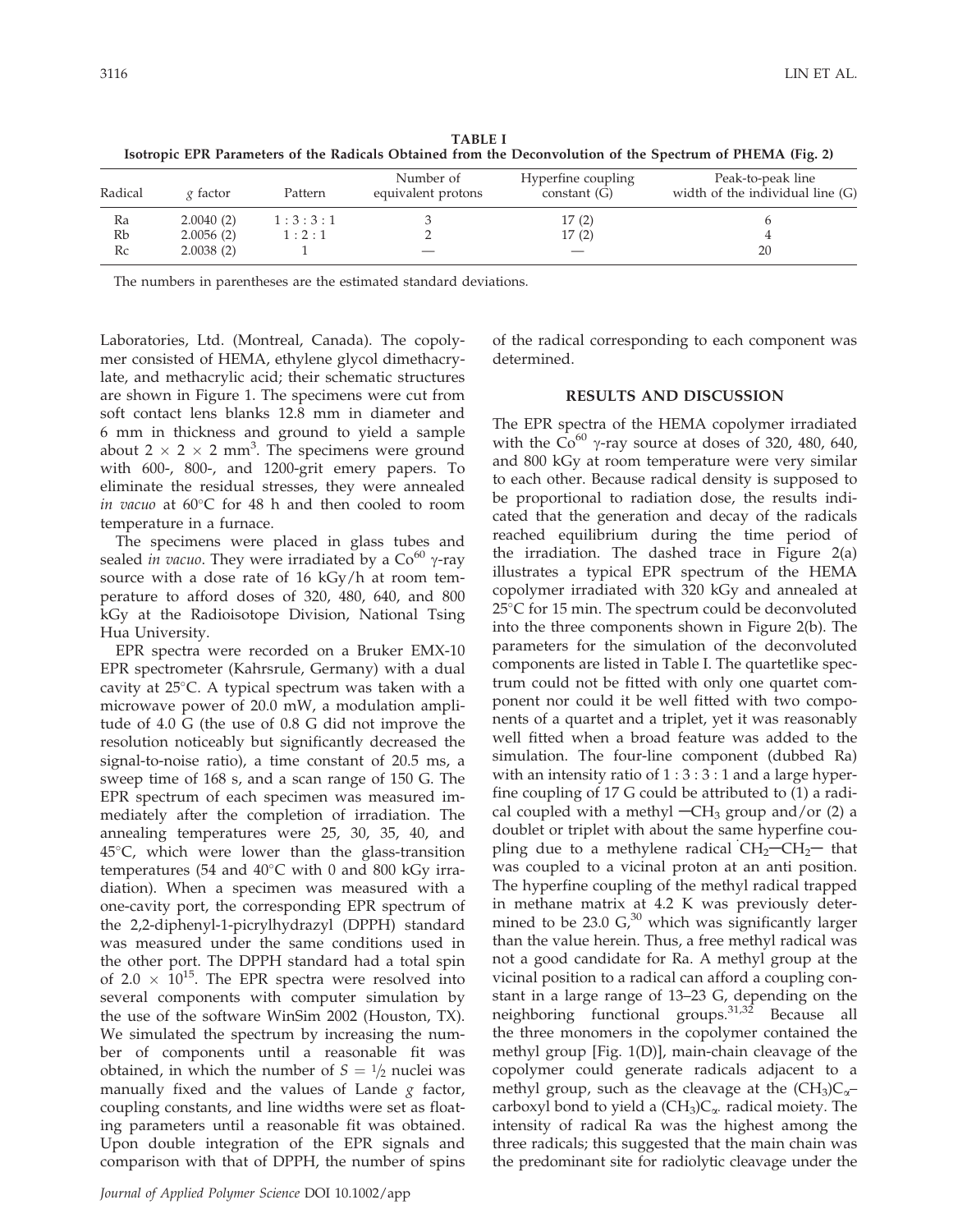experimental conditions. In the case of the methylene radical, however, the free rotation along the methylene bond may have rendered the vicinal coupling to be averaged out and became smaller and unresolved, which would have afforded a triplet signal.

The radical of three lines with an intensity ratio of 1 : 2 : 1 (dubbed Rb) could have been due to a methylene radical produced via main-chain scission, as discussed previously. The broad singlet, dubbed Rc, may have been due to various free radicals without coupling to protons, such as a carboxylate radicals after breakage of the main chain and tertiary radicals after the cleavage of the methyl group. Extensive cleavage of the side chains may have generated tertiary radicals on the main chain in close proximity, which could have afforded a broad feature because of magnetic coupling among the radicals. The sum of the spectra of Ra, Rb, and Rc [solid trace in Fig. 2(a)] was in good agreement with the experimental data (dashed trace). A different sample showed virtually the same spectral features as this one [Fig. 2(c)], confirmed the formation of the radicals, and showed that the sample after a longer annealing time of 140 min or acquired at a lower microwave power of 2 mW afforded a lower signal intensity. The use of the high power of 20 mW increased the signal intensity by about 200% for clear detection of signal decay and 32% saturation relative to that with 2.0 mW [cf. Fig. 2(c)], which resulted in an overestimate of the rate constant a that could be calibrated. However, the reaction order and activation energy (from the slope of  $log a$  versus  $1/T$  plots) were not affected, where  $T$  is Kelvin temperature.

The double integral of each spectral component is proportional to the product of signal height (H) and the square of the peak-to-peak width  $(\Delta H)$  of its derivative spectrum  $(H \times \Delta H^2)$ , where H is the magnetic field intensity. Therefore, by comparing the double integral of a spectral component with that of DPPH standard, one can obtain the number of spin of the corresponding radical. The spin concentration of the HEMA copolymer was equal to the total number of spin divided by the volume of  $8 \text{ mm}^3$ . The spin concentrations of radicals Ra, Rb, and Rc in specimen irradiated with 480 kGy as a function of time at different temperatures are shown in Figure 3(a–c), respectively. The initial time in Figure 3(a–c) occurred when the specimen was placed in the cavity port of the EPR spectrometer. That is, the period (ca. 15 min) of the specimen taken from the  $\gamma$ -ray source to the EPR spectrometer did not count in Figure 3(a–c). Similar decays of the spin concentrations of Ra, Rb, and Rc in the specimens irradiated with doses of 320, 640, and 800 kGy were observed. Herein, the concentrations, N, of the radicals decreased with increasing annealing time in all cases. Furthermore, the spin concentrations of radicals Ra and Rb followed a second-order annihilation process with annealing time, t, that is



Figure 3 Time-dependent spin densities of (a) Ra, (b) Rb, and (c) Rc in specimens irradiated with 480 kGy at  $(\bullet)$  25,  $(\blacktriangledown)$  30,  $(\blacktriangle)$  35,  $(\triangle)$  40, and  $(\blacksquare)$  45°C.

$$
\frac{dN}{dt} = -aN^2\tag{1}
$$

where *a* is the rate constant that indicates the reaction between two radicals. Equation (1) could be solved as eq. (2):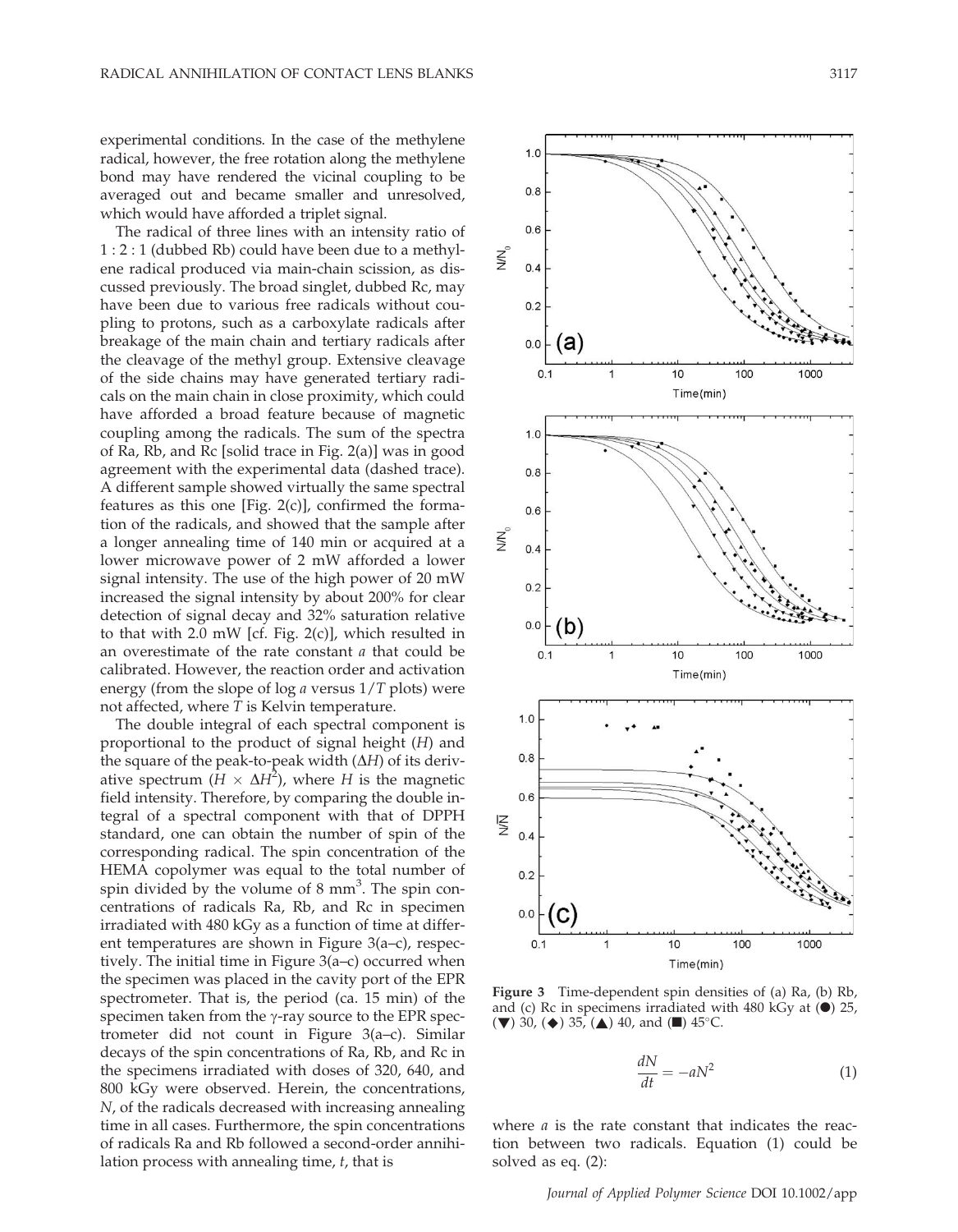| Irradiation | Temperature  | $N_0$                 |                       |                 |  |
|-------------|--------------|-----------------------|-----------------------|-----------------|--|
| dose (kGy)  | $(^\circ C)$ | Ra $(\times 10^{16})$ | Rb $(\times 10^{15})$ | $Rc (×10^{16})$ |  |
| 320         | 25           | 4.8                   | 3.7                   | 3.0(3.70)       |  |
|             | 30           | 3.45                  | 3.0                   | 2.1(2.75)       |  |
|             | 35           | 5.15                  | 4.0                   | 3.2(3.90)       |  |
|             | 40           | 4.25                  | 3.3                   | 2.2(3.80)       |  |
|             | 45           | 4.6                   | 3.4                   | 2.0(3.50)       |  |
| 480         | 25           | 4.3                   | 4.1                   | 2.7(3.55)       |  |
|             | 30           | 3.95                  | 4.0                   | 2.4(3.65)       |  |
|             | 35           | 4.4                   | 4.2                   | 2.3(3.30)       |  |
|             | 40           | 2.8                   | 2.6                   | 1.5(2.50)       |  |
|             | 45           | 4.5                   | 4.4                   | 2.2(3.40)       |  |
| 640         | 25           | 2.45                  | 2.3                   | 1.8(2.30)       |  |
|             | 30           | 3.6                   | 3.7                   | 3.1(4.20)       |  |
|             | 35           | 4.5                   | 4.9                   | 2.5(3.40)       |  |
|             | 40           | 3.3                   | 3.6                   | 2.4(3.65)       |  |
|             | 45           | 4.3                   | 4.6                   | 2.0(3.30)       |  |
| 800         | 25           | 2.9                   | 2.5                   | 2.2(2.80)       |  |
|             | 30           | 2.2                   | 2.1                   | 1.8(2.75)       |  |
|             | 35           | 2.7                   | 2.6                   | 1.6(2.60)       |  |
|             | 40           | 3.4                   | 3.2                   | 2.1(3.80)       |  |
|             | 45           | 4.3                   | 4.2                   | 1.1(4.40)       |  |
|             |              |                       |                       |                 |  |

TABLE II  $N_0$  Values of Radicals Ra, Rb, and Rc of the HEMA Copolymer and N Values of Radical Rc (Fig. 3)

N values are shown in parentheses.

$$
\frac{1}{N} = \frac{1}{N_0} + at
$$
 (2)

where  $N_0$  is the initial concentration. The solid traces in Figure 3(a,b) are the fitted results according to eq. (2), from which  $N_0$  was obtained (listed in Table II). The rate constant as a function of the temperature satisfied the Arrhenius equation [see Fig. 4(a,b)], which afforded the activation energy listed in Table III. When the irradiation dose was in the range 320–800 kGy, the activation energy was 34 kJ/mol for radical Ra and 33–39 kJ/mol for radical Rb.

The annealing of radical Rc at short times was complicated. This was probably because this radical was not a chain-scission radical and was composed of various radicals, as discussed previously, which all annealed simultaneously to afford a complicated annealing pattern. A similar phenomenon was observed in a polypropylene blend radiated at 25 kGy.<sup>29</sup> Because of the complicated compositions and low radiation dose, the radical concentrations decreased to a minimum and then increased with increasing time until they reached a constant value. The process consisted of the generation and annihilation at the zero and first orders. Therefore, the authors only analyzed the finite time before radical regeneration. In the study herein, kinetics of radical Rc was considered at longer times. At longer times, the spin concentration of radical Rc followed second-order annihilation kinetics. The solid traces in Figure 3(c) were fitted to results based on eq. (2) for

the longer times, wherein the rate constants as a function of the temperature are shown in Figure 4(c). The concentration in Figure 3(c) is the normalized concentration  $(N)$ , which was different from  $N_0$ to fit eq. (2). The  $N_0$  and  $\overline{N}$  values are listed in Table II. Again, the rate constant of radical Rc increased



Figure 4 Arrhenius plots for the rate constants of the annealing process of (a) Ra, (b) Rb, and (c) Rc at  $(\blacksquare)$  320, ( $\bullet$ ) 480, ( $\triangle$ ) 640, and ( $\nabla$ ) 800 kGy.

Journal of Applied Polymer Science DOI 10.1002/app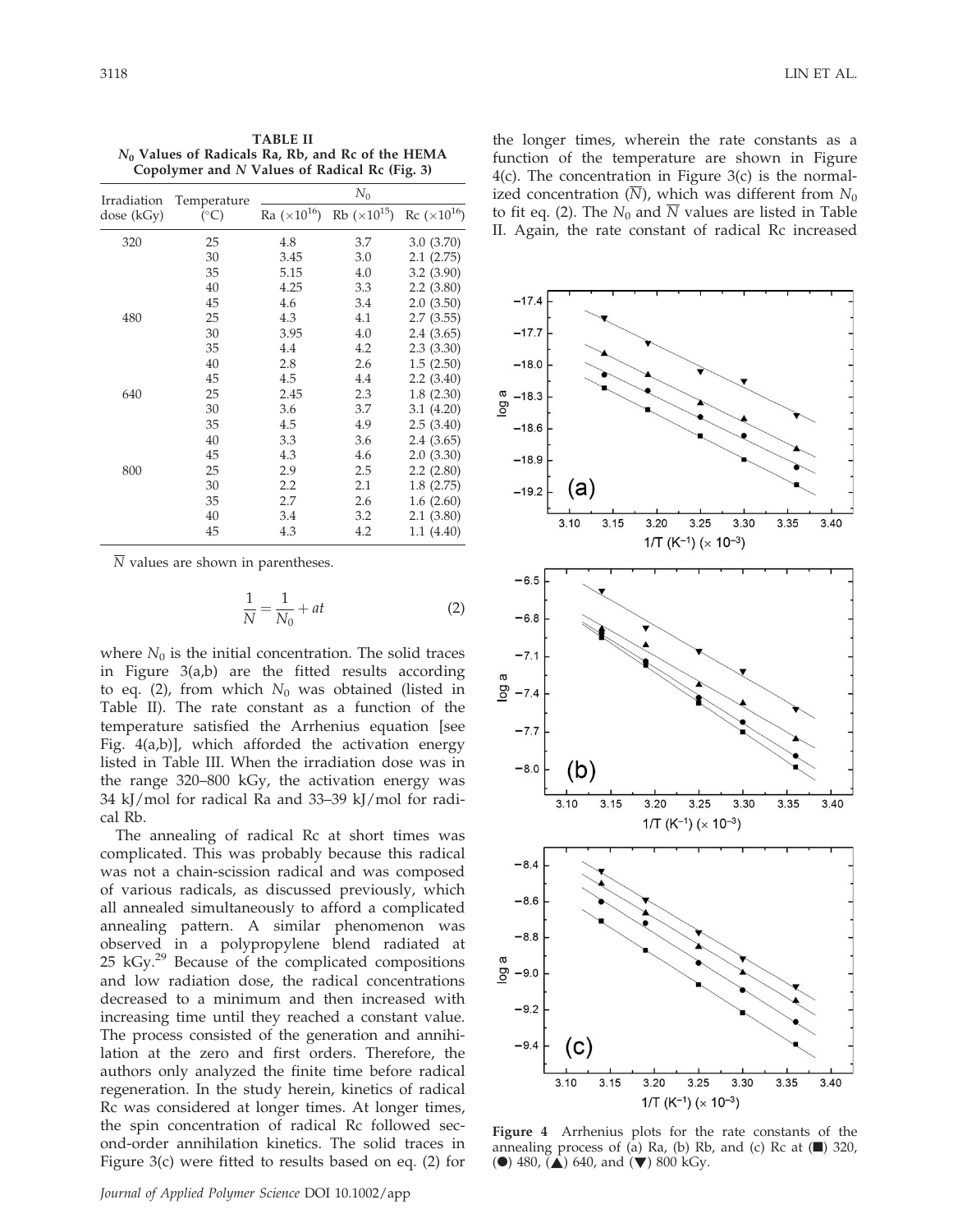TABLE III Activation Energies (kJ/mol) of Radicals Ra, Rb, and Rc of HEMA

|          |                                | Activation energy $(kJ/mol)$     |                                |                                |  |  |
|----------|--------------------------------|----------------------------------|--------------------------------|--------------------------------|--|--|
| Radical  | $320 \text{ kGy}$              | $480 \text{ kGy}$                | $640 \text{ kGy}$              | 800 kGy                        |  |  |
| Ra<br>Rb | $34.7 \pm 0.3$<br>$33.7 + 2.2$ | $34.3 \pm 1.9$<br>$33.5 \pm 1.8$ | $34.9 \pm 1.6$<br>$36.7 + 0.8$ | $34.6 \pm 2.8$<br>$39.1 + 0.4$ |  |  |
| Rc       | $24.2 + 0.5$                   | $24.6 + 0.6$                     | $25.7 + 0.8$                   | $25.9 + 0.2$                   |  |  |

with increasing temperature, following the Arrhenius equation to afford activation energies in the range 24–25 kJ/mol irradiated with doses of 320–800 kGy. The activation energy of Rc at a given dose is smaller than those of Ra and Rb (which are similar within error), suggesting different natures of the two groups of radicals. The activation energy for Rc was possibly associated with an ensemble of isolated spins, representing the average thermodynamic and kinetic processes of Rc. The energy barriers of reaction for each radical at all doses were pretty much the same within the error range.

The transmission in the ultraviolet–visible spectra of a HEMA copolymer irradiated under the same conditions herein was found to decrease with elevated temperatures.<sup>17</sup> The transmission loss was attributed to the generation of color centers by the irradiation, which increased with increasing annealing time. The color center generation followed a first-order kinetic process. However, the annealing of the radicals was based on a second-order kinetic process, as shown in the studies herein. The different kinetic orders implied that mechanism for the formation of the color centers was different from the annihilation of radicals Ra, Rb, and Rc. Thus, the color centers arising directly from the radical could be ruled out. The color centers should have been correlated to certain degrees for the formation of chromophores via proton extraction and doublebond formation. The isothermal annealing of the hardness of a HEMA copolymer irradiated under the same conditions herein was also investigated, $24$ wherein the hardness was contributed by some defects in the polymer caused by the irradiation. The defects that controlled the hardness increased with increasing annealing time and followed a first-order kinetic process that was different from that of the radical annealing we observed herein. Thus, the annealing processes of radicals Ra, Rb, and Rc observed herein did not seem to be attributable to the defect-controlled hardness.

### **CONCLUSIONS**

The annealing kinetics of an irradiated HEMA copolymer at elevated temperatures was investigated with EPR spectroscopy. After irradiation of the copolymer with  $\gamma$  rays ranging from 320 to 800 kGy,

the radicals generated were measured with an EPR spectrometer. The EPR spectra were deconvoluted into three components of three different types of radicals Ra, a quartet; Rb, a triplet; and Rc, a broad singlet. Radical Ra was most likely to be attributable to a radical coupled with a methyl radical, although it might have been due to a doublet or triplet with about the same hyperfine coupling due to a methylene radical. Radical Rb was due to a methylene radical produced by main-chain scission. Radical Rc was attributed to various free radicals without significant coupling to protons. For a given dose and temperature, the spin concentration of each radical decreased with time. The annihilation process of radicals Ra and Rb and radical Rc at longer times followed second-order kinetics. For all radical decays, the rate constant satisfied the Arrhenius equation, with activation energies of 35.1, 37.1, and 26.5 kJ/mol on average for radicals Ra, Rb, and Rc, respectively, at various radiation doses. Both the color centers related to irradiated  $PMMA<sup>17</sup>$  and defect-controlled hardness $^{24}$  followed a first-order kinetic process. These observations imply that the latter cases were not mainly attributed to the radicals Ra, Rb, and Rc resolved herein.

#### References

- 1. Nicolson, P. C.; Vogt, J. Biomaterials 2001, 22, 3273.
- 2. Fornasiero, F.; Krull, F.; Prausnitz, J. M.; Radke, C. J. Biomaterials 2005, 26, 5704.
- 3. Chen, J.-P.; Chiu, S.-H. Enzyme Microb Technol 2000, 26, 359.
- 4. Sakai, K. J Chem Eng Jpn 1997, 30, 587.
- 5. Pedley, D. G.; Skelly, P. J.; Tighe, B. J. Br Polym J 1980, 12, 99.
- 6. Yin, C.; Chia, S. M.; Quek, C. H.; Yu, H. R.; Zhuo, R. X.; Leong, K. W.; Mao, H. Q. Biomaterials 2003, 24, 1771.
- 7. Anderson, E. M.; Noble, M. L.; Garty, S.; Ma, H. Y.; Bryers, J. D.; Shen, T. T.; Ratner, B. D. Biomaterials 2009, 30, 5675.
- 8. Babazadeh, M.; Edjlali, L.; Rashidian, L. J Polymer Res 2007, 14, 207.
- 9. Caykara, T.; Ozyurek, C.; Kantoglu, O.; Guven, O. J Polym Sci B: Polym Phys 2002, 40, 1995.
- 10. Dusek, K.; Janacek, J. J Appl Polym Sci 1975, 19, 3061.
- 11. Klotz, I.; Franzen, J. J Am Chem Soc 1962, 84, 3461.
- 12. Lee, E. H.; Rao, G. R.; Mansur, L. K. Radiat Phys Chem 1999, 55, 293.
- 13. Chang, Z.; Laverne, J. A. J Polym Sci Part A: Polym Chem 2000, 38, 1659.
- 14. Gupta, M. C.; Deshmukh, V. G. Polymer 1983, 24, 827.
- 15. Harmon, J. P.; Taylor, A. G.; Schueneman, G. T.; Goldberg, E. P. Polym Degrad Stab 1993, 41, 319.
- 16. Hatada, M.; Sakamoto, Y.; Katanosaka, A. J Photopolym Sci Technol 2002, 15, 741.
- 17. Lu, K. P.; Lee, S.; Han, C. C. J Mater Res 2002, 17, 2260.
- 18. Davis, A.; Golden, J. H. Macromol Sci Rev Macromol Chem 1969, 3, 49.
- 19. Factor, A.; Carnahan, J. C.; Dorn, S. B.; Vandort, P. C. Polym Degrad Stab 1994, 45, 127.
- 20. Toarikai, A.; Murata, T.; Fueki, K. Polym Deg Stab 1984, 7, 55.
- 21. Chipara, M.; Chipara, M. D. e-Polymers 2008, No. 145, 1.
- 22. Lundy, C. E.; Krishnan, S. Presented at the 33rd IUPAC International Symposium on Macromolecules, July 1990, Session 2.6. 6.